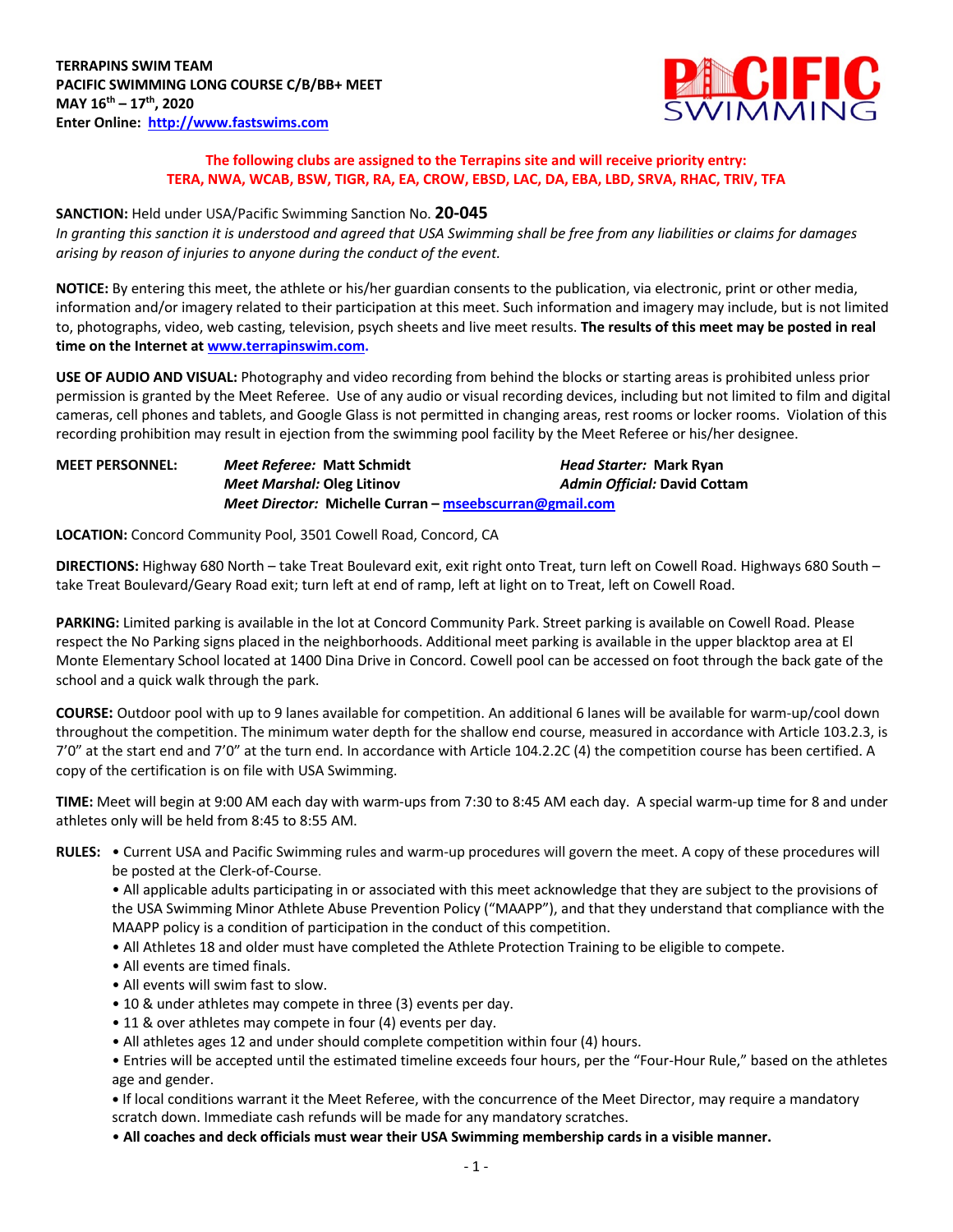- Entries for Open 200 Free will be limited to the first 150 entries per gender.
- Entries for Open 200 IM will be limited to the first 130 entries per gender.
- Entries for Open 400 Free will be limited to the first 90 entries per gender.
- Athletes shall provide their own timers for the Open 400 Free.

**ATTENTION HIGH SCHOOL ATHLETES:** If you are a high school athlete in season, you need to be Unattached from this meet. It is the athlete's responsibility to be Unattached from this meet. You can un-attach at the meet if necessary. This does not apply to athletes swimming under the rules of the Nevada Interscholastic Activities Association (NIAA).

**UNACCOMPANIED ATHLETES:** Any USA-S athlete-member competing at the meet must be accompanied by a USA Swimming member-coach for the purposes of athlete supervision during warm-up, competition and warm-down. If a coach-member of the athlete's USA-S Club does not attend the meet to serve in said supervisory capacity, it is the responsibility of the athlete or the athlete's legal guardian to arrange for supervision by a USA-S member-coach. The Meet Director or Meet Referee may assist the athlete in making arrangements for such supervision; however, it is recommended that such arrangements be made in advance of the meet by the athlete's USA-S Club Member-Coach.

**RACING STARTS:** Athletes must be certified by a USA-S member-coach as being proficient in performing a racing start or must start the race in the water. It is the responsibility of the athlete or the athlete's legal guardian to ensure compliance with this requirement.

**RESTRICTIONS:** • Smoking and the use of other tobacco products is prohibited on the pool deck, in the locker rooms, in spectator

- seating, on standing areas and in all areas used by athletes, during the meet and during warm-up periods.
- Sale and use of alcoholic beverages are prohibited in all areas of the meet venue.
- No glass containers are allowed in the meet venue.
- No propane heater is permitted except for snack bar/meet operations.
- All shelters must be properly secured.
- Deck Changes are prohibited.

• Destructive devices, to include but not limited to, explosive devices and equipment, firearms (open or concealed), blades, knives, mace, stun guns and blunt objects are strictly prohibited in the swimming facility and its surrounding areas. If observed, the Meet Referee or his/her designee may ask that these devices be stored safely away from the public or removed from the facility. Noncompliance may result in the reporting to law enforcement authorities and ejection from the facility. Law enforcement officers (LEO) are exempt per applicable laws.

• Operation of a drone, or any other flying apparatus, is prohibited over the venue (pools, athlete/coach areas, spectator areas and open ceiling locker rooms) any time athletes, coaches, officials and/or spectators are present.

- Coaches, parents and siblings may not use the pool.
- No pets allowed in meet venue.
- No athlete/parent set up prior to 7:00 am on Saturday and Sunday.
- All athlete/parent canopies MUST be on the grass area only and not the pool deck.

**ELIGIBILITY:** • Athletes must be current members of USA-S and enter their name and registration number on the meet entry card as they are shown on their Registration Card. If this is not done, it may be difficult to match the athlete with the registration and times database. The meet host will check all athlete registrations against the SWIMS database and if not found to be registered, the Meet Director shall accept the registration at the meet (a \$10 surcharge will be added to the regular registration fee). Duplicate registrations will be refunded by mail.

• Athletes in the "BB" Division must have met at least USA Swimming Motivational "BB" minimum time standard. Athletes in the "B" Division must have met at least the listed "B" minimum time standard. All entry times slower than the listed "B" time standard will be in the "C" Division. For 8 & Under, athletes in the "A" division must have met at least the listed "A" time standard.

#### • Entries with **"NO TIME" will be REJECTED**.

• Entry times submitted for this meet may be checked against a computer database and may be changed in accordance with Pacific Swimming Entry Time Verification Procedures.

• Disabled athletes are welcome to attend this meet and should contact the Meet Director or Meet Referee regarding any special accommodations on entry times and seeding per Pacific Swimming policy.

• Athletes 19 years of age and over may compete in the meet for time only, no awards. Such athletes must have met standards for the 17-18 age group.

• The athlete's age will be the age of the athlete on the first day of the meet.

**ENTRY PRIORITY:** Meet entries will not be accepted any earlier than April 11<sup>th</sup>, 2020. Entries from members of assigned "yearround" Zone 2 clubs postmarked or entered online by 11:59 PM on **April 28th, 2020** will be given 1st priority acceptance. Entries from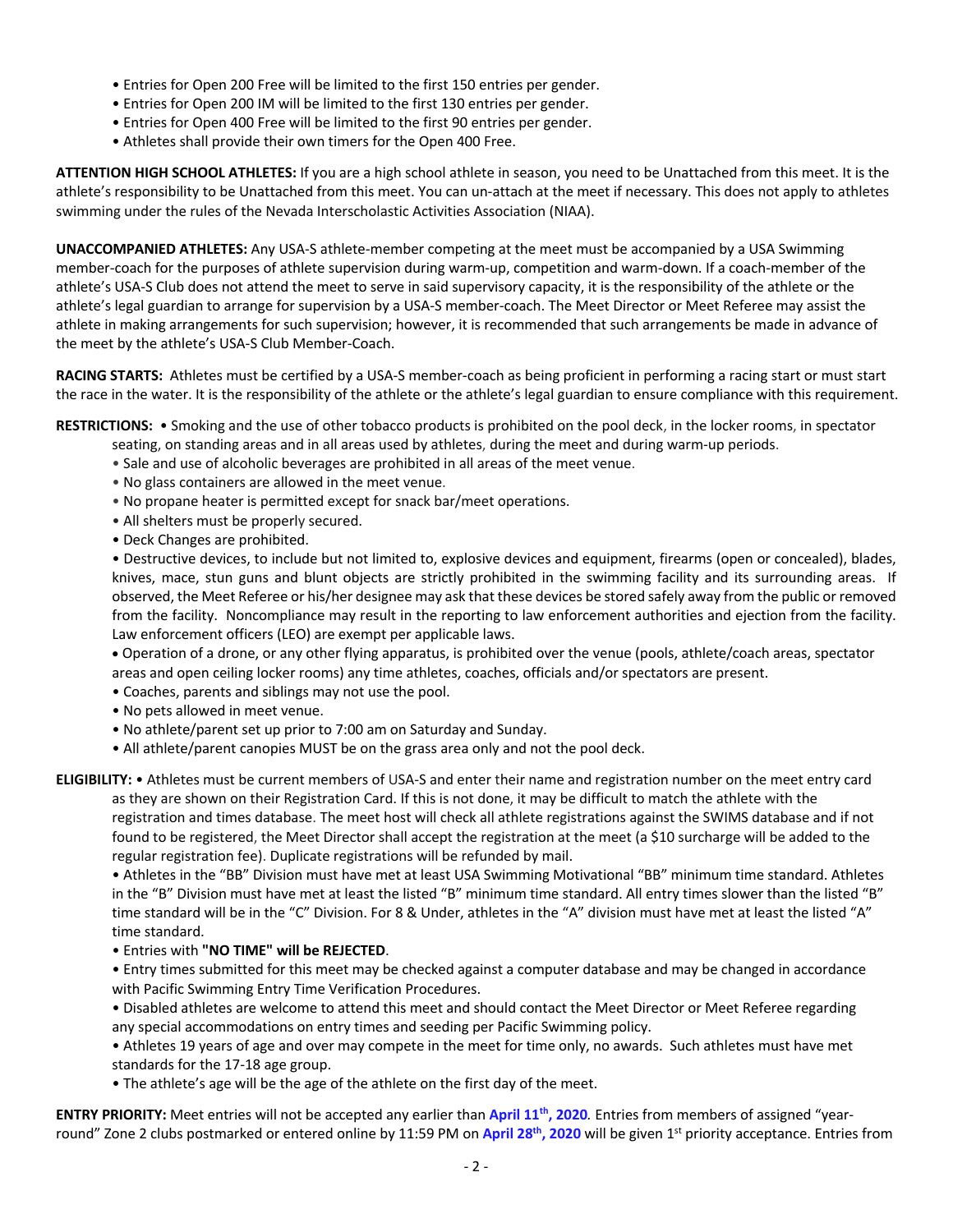members of all Zone 2 clubs (year-round and seasonal) postmarked or entered online between 12:00 AM **April 19th, 2020** and 11:59 PM April 25<sup>th</sup>, 2020 will be given 2<sup>nd</sup> priority acceptance. All entries from Zone 2, all other Pacific LSC Zones and other LSC's, either postmarked, entered online, or hand delivered by the entry deadline will be considered in the order that they were received.

# **\*\* NOTE: Athletes who falsify their entry form by listing a club to which they are not legitimately associated will be rejected from the meet. Further, entry fees will not be refunded and they may be referred to the Pacific Swimming Review Committee for disciplinary action.**

**ENTRY FEES:** \$4.00 per event plus a \$14.00 participation fee per athlete. Entries will be rejected if payment is not sent at time of request. No refunds will be made, except mandatory scratch downs.

**ONLINE ENTRIES:** To enter online go to **www.fastswims.com** to receive an immediate entry confirmation. This method requires payment by credit card. FastSwims charges a processing fee for this service, 6.5% of the total Entry Fees plus \$0.75 per transaction, regardless of number of athletes. Please note that the processing fee is a separate fee from the Entry Fees. If you do not wish to pay the processing fee, enter the meet using a mail entry**. Entering online is a convenience, is completely voluntary, and is in no way required or expected of an athlete by Pacific Swimming.** Online entries will be accepted through Wednesday, **May 6th, 2020**, or until the meet has reached capacity, whichever comes first.

**MAILED OR HAND DELIVERED ENTRIES**: Entries must be on the attached consolidated entry form. Forms must be filled out completely and printed clearly with athlete's best time. Entries must be postmarked by midnight, Monday, **May 4th, 2020** or hand delivered by 6:30 p.m. Wednesday, **May 6th, 2020**. No late entries will be accepted. Requests for confirmation of receipt of entries should include a self-addressed envelope.

# **Make check payable to**: **Terrapins Swim Team**

**Mail/Hand entries to**: Terrapins Swim Team P.O. Box 21127, Concord, CA 94521 **Hand deliver entries to:** Terrapins Coaching Staff between 4-7 pm at 3501 Cowell Road, Concord, CA 94518.

**CHECK-IN:** The meet will be deck seeded. Athletes must check-in at the Clerk-of-Course. No event shall be closed more than 30 minutes before the scheduled start of the session. Prior to 10:30 AM, close of check-in for each event shall be no more than 60 minutes before the estimated time of the start of the first heat of the event. **Close of check-in for all remaining events for that day shall be at 10:30 AM.** Athletes who do not check in will not be seeded and will not be allowed to compete in that event. Athletes who wish to scratch from an event after the close of check-in are requested to inform the Referee on the starting end of the competition course.

**SCRATCHES:** Any athletes not reporting for or competing in an individual timed final event that they have checked in for shall not be penalized.

**AWARDS:** First through eighth places in each division (C, B & BB) will be awarded for the 9-10, 11-12, 13-14 age groups. First through eighth place in each division (PC-C, PC-B, and PC-A) will be awarded for the 8 & Under age group. All athletes achieving an A time for the first time will be awarded a standard A medal, regardless of place achieved in the event. The Open 200 Free, Open 200 IM and Open 400 Free will not be awarded. No awards will be given for athletes 15 years of age and older. Note: Individual awards must be picked up at the meet. We will not mail or distribute awards after the meet.

**ADMISSION:** Free. A 2 DAY program will be available for a reasonable cost.

**SNACK BAR & HOSPITALITY:** A snack bar will be available throughout the competition. Coaches and working deck officials will be provided lunch. Hospitality will serve refreshments to timers.

**MISCELLANEOUS:** No overnight parking is allowed. Facilities will not be provided after meet hours. **Facility will open at 7:00 am on Saturday, May 16th for canopy set up.** 

**MINIMUM OFFICIALS:** The Meet Referee shall conduct an inventory of Officials and shall compare the number of athletes entered against the number of Officials that worked representing each team per day of the meet. Those clubs who have not provided sufficient Officials in a day of the meet, in accordance with the table below, will be fined \$100 per missing Official per day.

| Club athletes entered in session | Trained and carded officials requested |  |  |  |  |  |
|----------------------------------|----------------------------------------|--|--|--|--|--|
| $1 - 10$                         |                                        |  |  |  |  |  |
| $11 - 25$                        |                                        |  |  |  |  |  |
| $26 - 50$                        |                                        |  |  |  |  |  |
| 51-75                            |                                        |  |  |  |  |  |
| 76-100                           |                                        |  |  |  |  |  |
| Every 20 Athletes over 100       |                                        |  |  |  |  |  |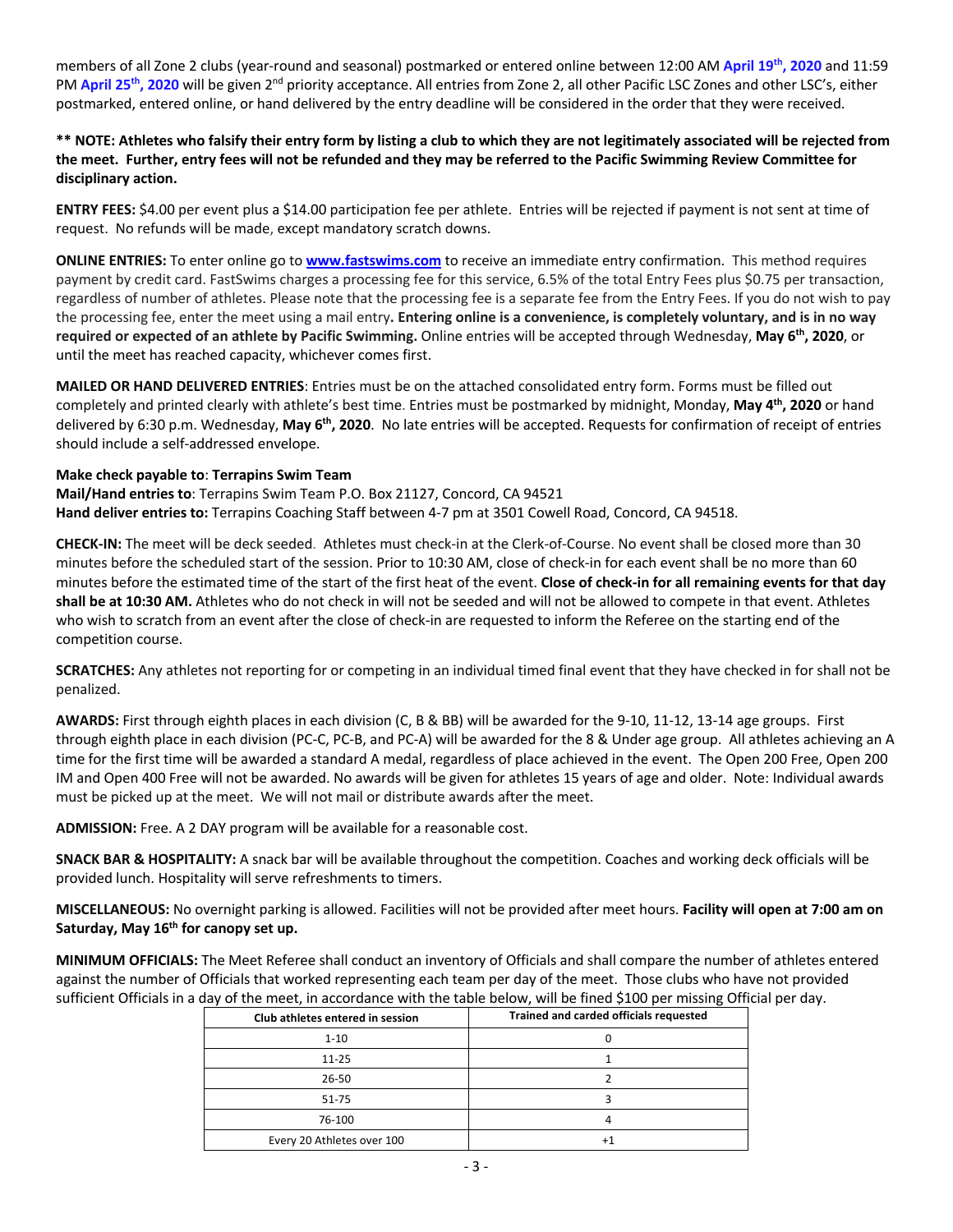## **EVENT SUMMARY**

|               | <b>SATURDAY</b>       |            | <b>SUNDAY</b>         |                |                      |  |  |
|---------------|-----------------------|------------|-----------------------|----------------|----------------------|--|--|
| 10 & Under    | $11 - 12$             | 13 & Over  | <b>10 &amp; Under</b> | $11 - 12$      | <b>13 &amp; Over</b> |  |  |
|               | Open 200 Free         |            | Open 200 IM           |                |                      |  |  |
| 100 Breast    | 100 Back              | 100 Back   | 50 Breast             | 50 Back        | 100 Breast           |  |  |
| <b>50 Fly</b> | <b>100 Fly</b>        | $100$ Fly  | 100 Free              | 100 Free       | 100 Free             |  |  |
| 50 Free       | 50 Free<br>50 Free    |            | 100 Back              | 200 Back       | 200 Back             |  |  |
|               | 100 Breast            | 200 Breast |                       | <b>200 Fly</b> | <b>200 Fly</b>       |  |  |
|               | Open 400 Free (Girls) |            | Open 400 Free (Boys)  |                |                      |  |  |

**\***Athletes shall provide their **own timers** for the Open 400 Free

#### **EVENTS**

| Saturday, May 16th |                       |                |               | Sunday, May 17th     |               |  |
|--------------------|-----------------------|----------------|---------------|----------------------|---------------|--|
| <b>EVENT#</b>      | <b>EVENT</b>          | <b>EVENT#</b>  | <b>EVENT#</b> | <b>EVENT</b>         | <b>EVENT#</b> |  |
| 1                  | OPEN 200 Free         | $\overline{2}$ | 27            | <b>OPEN 200 IM</b>   | 28            |  |
| 3                  | 13 & Over 100 Back    | 4              | 29            | 13 & Over 100 Breast | 30            |  |
| 5                  | 11-12 100 Back        | 6              | 31            | 11-12 50 Back        | 32            |  |
| 7                  | 10 & Under 100 Breast | 8              | 33            | 10 & Under 50 Breast | 34            |  |
| 9                  | 13 & Over 100 Fly     | 10             | 35            | 13 & Over 100 Free   | 36            |  |
| 11                 | 11-12 100 Fly         | 12             | 37            | 11-12 100 Free       | 38            |  |
| 13                 | 10 & Under 50 Fly     | 14             | 39            | 10 & Under 100 Free  | 40            |  |
| 15                 | 13 & Over 50 Free     | 16             | 41            | 13 & Over 200 Back   | 42            |  |
| 17                 | 11-12 50 Free         | 18             | 43            | 11-12 200 Back       | 44            |  |
| 19                 | 10 & Under 50 Free    | 20             | 45            | 10 & Under 100 Back  | 46            |  |
| 21                 | 13 & Over 200 Breast  | 22             | 47            | 13 & Over 200 Fly    | 48            |  |
| 23                 | 11-12 100 Breast      | 24             | 49            | 11-12 200 Fly        | 50            |  |
| 25                 | OPEN 400 Free (Girls) |                |               | OPEN 400 Free (Boys) | 52            |  |

| Sunday, May 17th |                      |    |  |  |  |  |  |
|------------------|----------------------|----|--|--|--|--|--|
| <b>EVENT#</b>    | <b>EVENT</b>         |    |  |  |  |  |  |
| 27               | <b>OPEN 200 IM</b>   | 28 |  |  |  |  |  |
| 29               | 13 & Over 100 Breast | 30 |  |  |  |  |  |
| 31               | 11-12 50 Back        | 32 |  |  |  |  |  |
| 33               | 10 & Under 50 Breast | 34 |  |  |  |  |  |
| 35               | 13 & Over 100 Free   | 36 |  |  |  |  |  |
| 37               | 11-12 100 Free       | 38 |  |  |  |  |  |
| 39               | 10 & Under 100 Free  | 40 |  |  |  |  |  |
| 41               | 13 & Over 200 Back   | 42 |  |  |  |  |  |
| 43               | 11-12 200 Back       | 44 |  |  |  |  |  |
| 45               | 10 & Under 100 Back  | 46 |  |  |  |  |  |
| 47               | 13 & Over 200 Fly    | 48 |  |  |  |  |  |
| 49               | 11-12 200 Fly        | 50 |  |  |  |  |  |
|                  | OPEN 400 Free (Boys) | 52 |  |  |  |  |  |

Use the following URL to find the time standards: http://www.pacswim.org/swim-meet-times/standards